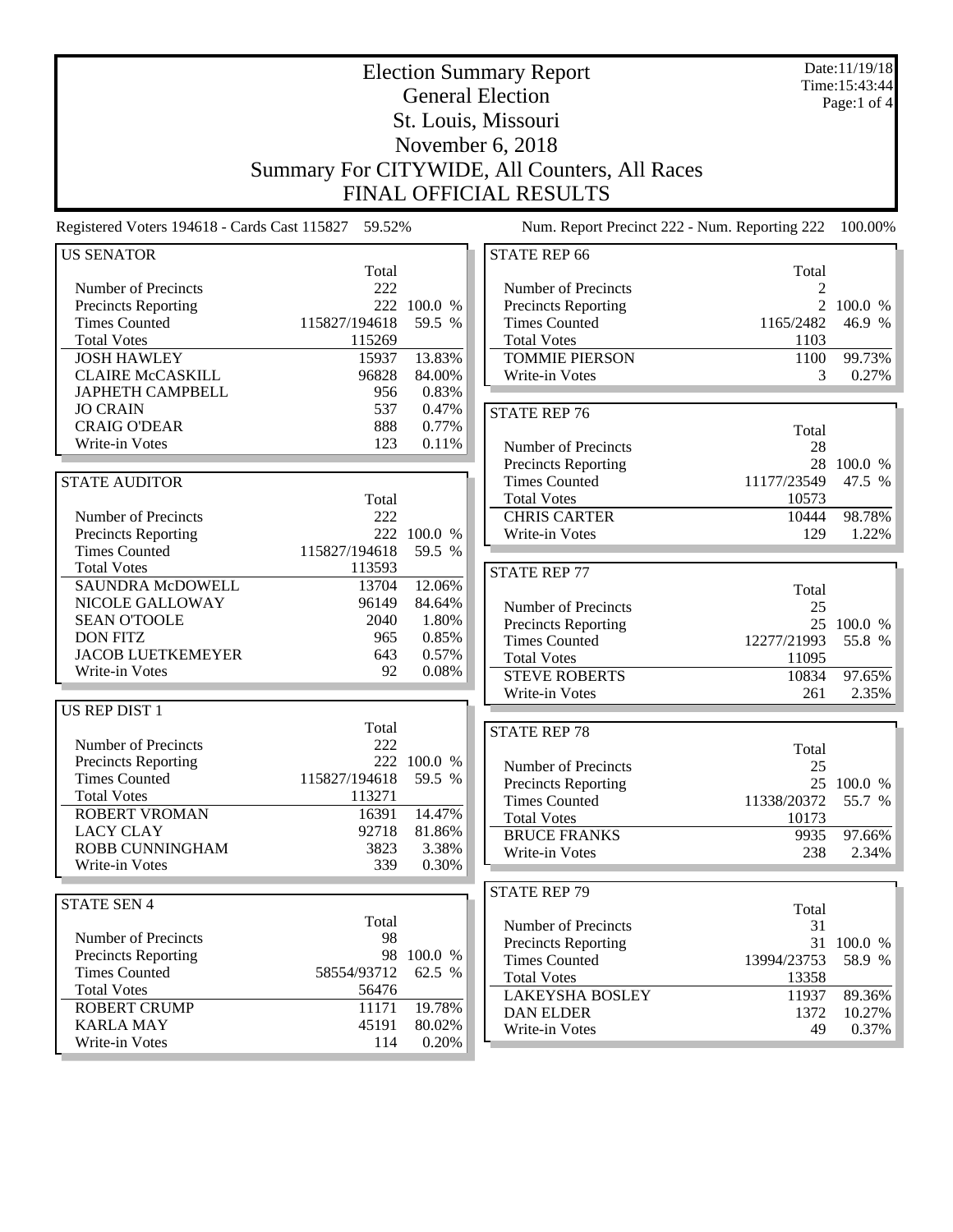| <b>Election Summary Report</b>                                             |                 |            |                                               |                | Date:11/19/18<br>Time: 15:43:44 |  |
|----------------------------------------------------------------------------|-----------------|------------|-----------------------------------------------|----------------|---------------------------------|--|
| <b>General Election</b>                                                    |                 |            |                                               |                | Page:2 of 4                     |  |
| St. Louis, Missouri                                                        |                 |            |                                               |                |                                 |  |
| November 6, 2018                                                           |                 |            |                                               |                |                                 |  |
| Summary For CITYWIDE, All Counters, All Races                              |                 |            |                                               |                |                                 |  |
|                                                                            |                 |            | <b>FINAL OFFICIAL RESULTS</b>                 |                |                                 |  |
|                                                                            |                 |            |                                               |                |                                 |  |
| Registered Voters 194618 - Cards Cast 115827 59.52%<br><b>STATE REP 80</b> |                 |            | Num. Report Precinct 222 - Num. Reporting 222 |                | 100.00%                         |  |
|                                                                            | Total           |            | <b>STATE REP 91</b>                           | Total          |                                 |  |
| Number of Precincts                                                        | 28              |            | Number of Precincts                           | 2              |                                 |  |
| <b>Precincts Reporting</b>                                                 |                 | 28 100.0 % | Precincts Reporting                           | $\overline{2}$ | 100.0 %                         |  |
| <b>Times Counted</b>                                                       | 15723/22815     | 68.9 %     | <b>Times Counted</b>                          | 523/792        | 66.0 %                          |  |
| <b>Total Votes</b>                                                         | 14094           |            | <b>Total Votes</b>                            | 508            |                                 |  |
| PETER MERIDETH                                                             | 13827           | 98.11%     | <b>JENNIFER BIRD</b>                          | 143            | 28.15%                          |  |
| Write-in Votes                                                             | 267             | 1.89%      | <b>SARAH UNSICKER</b>                         | 349            | 68.70%                          |  |
| <b>STATE REP 81</b>                                                        |                 |            | <b>JAMES SCARIOT</b><br>Write-in Votes        | 16<br>$\Omega$ | 3.15%<br>$0.00\%$               |  |
|                                                                            | Total           |            |                                               |                |                                 |  |
| Number of Precincts                                                        | 21              |            | <b>STATE REP 93</b>                           |                |                                 |  |
| <b>Precincts Reporting</b>                                                 |                 | 21 100.0 % |                                               | Total          |                                 |  |
| <b>Times Counted</b>                                                       | 11509/19767     | 58.2 %     | Number of Precincts                           | 5              |                                 |  |
| <b>Total Votes</b>                                                         | 10119           |            | <b>Precincts Reporting</b>                    | 5              | 100.0 %                         |  |
| <b>STEVE BUTZ</b>                                                          | 9789            | 96.74%     | <b>Times Counted</b>                          | 2215/4000      | 55.4 %                          |  |
| Write-in Votes                                                             | 330             | 3.26%      | <b>Total Votes</b><br><b>BOB BURNS</b>        | 1778<br>1718   |                                 |  |
|                                                                            |                 |            | Write-in Votes                                | 60             | 96.63%<br>3.37%                 |  |
| <b>STATE REP 82</b>                                                        | Total           |            |                                               |                |                                 |  |
| Number of Precincts                                                        | 23              |            | <b>COLL OF REV</b>                            |                |                                 |  |
| Precincts Reporting                                                        |                 | 23 100.0 % |                                               | Total          |                                 |  |
| <b>Times Counted</b>                                                       | 17486/24778     | 70.6 %     | Number of Precincts                           | 222            |                                 |  |
| <b>Total Votes</b>                                                         | 16873           |            | Precincts Reporting                           |                | 222 100.0 %                     |  |
| <b>ERIK SHELQUIST</b>                                                      | 4018            | 23.81%     | <b>Times Counted</b>                          | 115827/194618  | 59.5 %                          |  |
| <b>DONNA BARINGER</b>                                                      | 12818           | 75.97%     | <b>Total Votes</b>                            | 104530         |                                 |  |
| Write-in Votes                                                             | 37              | 0.22%      | <b>GREGORY DALY</b>                           | 102887         | 98.43%                          |  |
|                                                                            |                 |            | Write-in Votes                                | 1643           | 1.57%                           |  |
| <b>STATE REP 83</b>                                                        | Total           |            | LICENSE COLL                                  |                |                                 |  |
| Number of Precincts                                                        |                 |            |                                               | Total          |                                 |  |
| <b>Precincts Reporting</b>                                                 | $7\overline{ }$ | 100.0 %    | Number of Precincts                           | 222            |                                 |  |
| <b>Times Counted</b>                                                       | 5139/7366       | 69.8 %     | Precincts Reporting                           | 222            | 100.0 %                         |  |
| <b>Total Votes</b>                                                         | 4678            |            | <b>Times Counted</b>                          | 115827/194618  | 59.5 %                          |  |
| <b>GINA MITTEN</b>                                                         | 3792            | 81.06%     | <b>Total Votes</b>                            | 110502         |                                 |  |
| <b>ANDREW BOLIN</b>                                                        | 857             | 18.32%     | ZACHARY SYBERG                                | 19419          | 17.57%                          |  |
| <b>Write-in Votes</b>                                                      | 29              | 0.62%      | <b>MAVIS THOMPSON</b>                         | 90680          | 82.06%                          |  |
|                                                                            |                 |            | Write-in Votes                                | 403            | $0.36\%$                        |  |
| <b>STATE REP 84</b>                                                        | Total           |            | <b>REC OF DEEDS</b>                           |                |                                 |  |
| Number of Precincts                                                        | 25              |            |                                               | Total          |                                 |  |
| Precincts Reporting                                                        |                 | 25 100.0 % | Number of Precincts                           | 222            |                                 |  |
| <b>Times Counted</b>                                                       | 13281/22951     | 57.9 %     | <b>Precincts Reporting</b>                    | 222            | 100.0 %                         |  |
| <b>Total Votes</b>                                                         | 11870           |            | <b>Times Counted</b>                          | 115827/194618  | 59.5 %                          |  |
| <b>WILEY PRICE</b>                                                         | 11679           | 98.39%     | <b>Total Votes</b>                            | 102756         |                                 |  |
| Write-in Votes                                                             | 191             | 1.61%      | <b>MICAHEL BUTLER</b>                         | 101421         | 98.70%                          |  |
|                                                                            |                 |            | Write-in Votes                                | 1335           | 1.30%                           |  |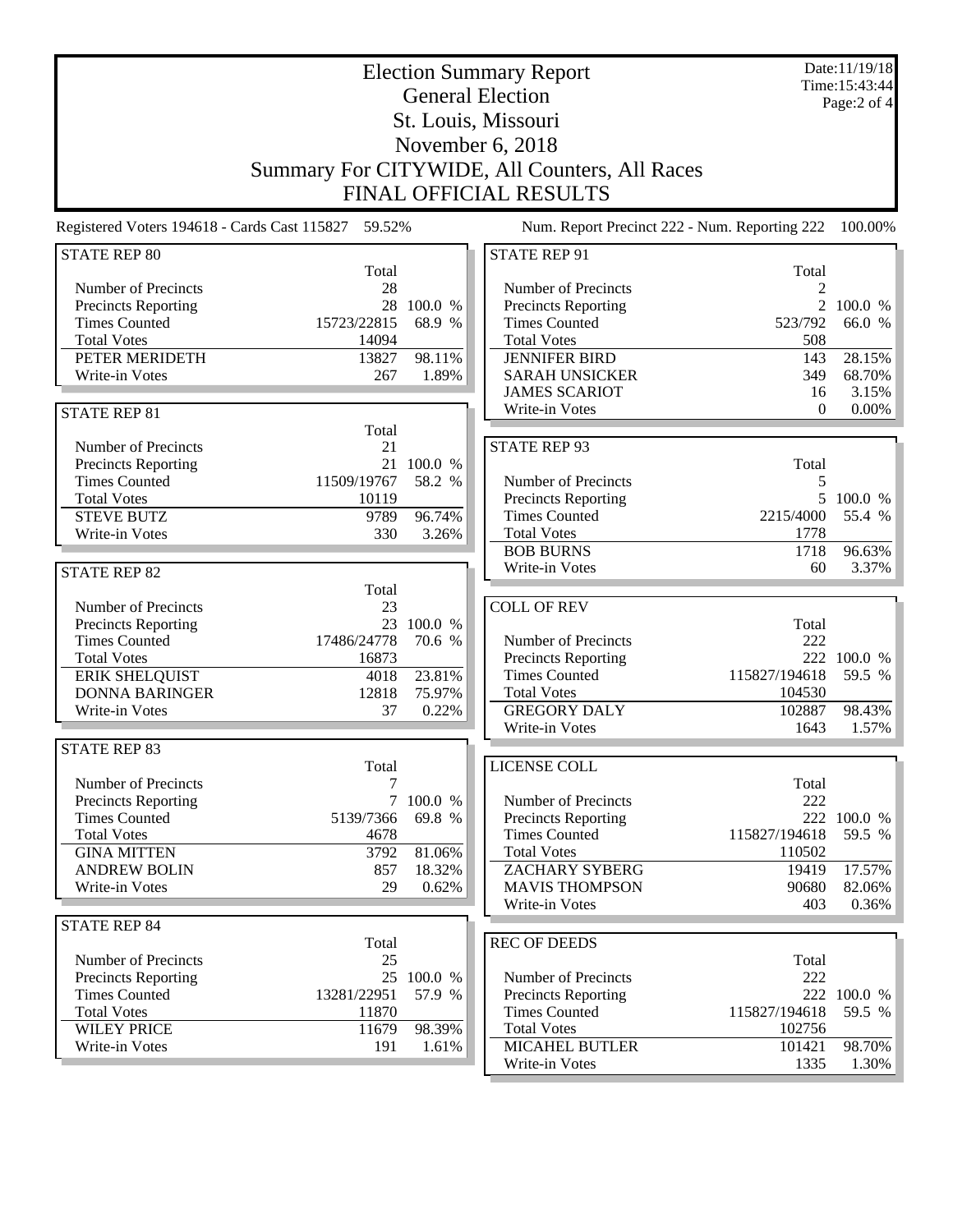| <b>General Election</b><br>Page: 3 of 4<br>St. Louis, Missouri<br>November 6, 2018<br>Summary For CITYWIDE, All Counters, All Races<br><b>FINAL OFFICIAL RESULTS</b><br>Registered Voters 194618 - Cards Cast 115827 59.52%<br>Num. Report Precinct 222 - Num. Reporting 222<br>100.00%<br>W. BRENT POWELL<br><b>REX BURLISON</b><br>Total<br>Total<br>222<br>222<br>Number of Precincts<br>Number of Precincts<br>222 100.0 %<br>222 100.0 %<br><b>Precincts Reporting</b><br><b>Precincts Reporting</b><br>115827/194618<br><b>Times Counted</b><br>59.5 %<br><b>Times Counted</b><br>115827/194618<br>59.5 %<br><b>Total Votes</b><br>98457<br><b>Total Votes</b><br>95965<br><b>YES</b><br>65.01%<br><b>YES</b><br>63.90%<br>64003<br>61318<br>NO<br>NO<br>34454<br>34.99%<br>34647<br>36.10%<br><b>MARY RHODES RUSSELL</b><br><b>THERESA BURKE</b><br>Total<br>Total<br>222<br>Number of Precincts<br>222<br>Number of Precincts<br>222 100.0 %<br>222 100.0 %<br>Precincts Reporting<br>Precincts Reporting<br><b>Times Counted</b><br>115827/194618<br>59.5 %<br><b>Times Counted</b><br>115827/194618<br>59.5 %<br><b>Total Votes</b><br><b>Total Votes</b><br>98887<br>96497<br><b>YES</b><br>74.17%<br><b>YES</b><br>71.13%<br>73345<br>68636<br>NO<br>25542<br>25.83%<br>N <sub>O</sub><br>28.87%<br>27861<br><b>COLLEEN DOLAN</b><br><b>JASON SENGHEISER</b><br>Total<br>Total<br>222<br>Number of Precincts<br>222<br>Number of Precincts<br>222 100.0 %<br>Precincts Reporting<br>Precincts Reporting<br>222 100.0 %<br>115827/194618<br><b>Times Counted</b><br><b>Times Counted</b><br>115827/194618<br>59.5 %<br>59.5 %<br>97589<br><b>Total Votes</b><br><b>Total Votes</b><br>95497<br>71585<br>73.35%<br>63.82%<br><b>YES</b><br><b>YES</b><br>60946<br>N <sub>O</sub><br>26004<br>N <sub>O</sub><br>26.65%<br>34551<br>36.18%<br><b>LISA PAGE</b><br><b>JOAN MORIARTY</b><br>Total<br>Total<br>Number of Precincts<br>222<br>Number of Precincts<br>222<br>222 100.0 %<br>Precincts Reporting<br>222 100.0 %<br>Precincts Reporting<br><b>Times Counted</b><br>115827/194618<br>59.5 %<br><b>Times Counted</b><br>115827/194618<br>59.5 %<br><b>Total Votes</b><br>97092<br><b>Total Votes</b><br>96465<br>74.77%<br>64.86%<br><b>YES</b><br>72597<br><b>YES</b><br>62563<br>NO<br>24495<br>25.23%<br>N <sub>O</sub><br>35.14%<br>33902<br>MICHAEL NOBLE<br><b>THOMAS CLARK</b><br>Total<br>Total<br>Number of Precincts<br>222<br>Number of Precincts<br>222<br>Precincts Reporting<br>222 100.0 %<br>Precincts Reporting<br>222 100.0 %<br><b>Times Counted</b><br>115827/194618<br>59.5 %<br><b>Times Counted</b><br>59.5 %<br>115827/194618<br><b>Total Votes</b><br>97373<br><b>Total Votes</b><br>96137<br><b>YES</b><br>57.29%<br>71.75%<br>55789<br><b>YES</b><br>68979<br>NO<br>NO<br>41584<br>42.71%<br>28.25%<br>27158 | <b>Election Summary Report</b> |  |  |  |  | Date:11/19/18<br>Time: 15:43:44 |  |
|--------------------------------------------------------------------------------------------------------------------------------------------------------------------------------------------------------------------------------------------------------------------------------------------------------------------------------------------------------------------------------------------------------------------------------------------------------------------------------------------------------------------------------------------------------------------------------------------------------------------------------------------------------------------------------------------------------------------------------------------------------------------------------------------------------------------------------------------------------------------------------------------------------------------------------------------------------------------------------------------------------------------------------------------------------------------------------------------------------------------------------------------------------------------------------------------------------------------------------------------------------------------------------------------------------------------------------------------------------------------------------------------------------------------------------------------------------------------------------------------------------------------------------------------------------------------------------------------------------------------------------------------------------------------------------------------------------------------------------------------------------------------------------------------------------------------------------------------------------------------------------------------------------------------------------------------------------------------------------------------------------------------------------------------------------------------------------------------------------------------------------------------------------------------------------------------------------------------------------------------------------------------------------------------------------------------------------------------------------------------------------------------------------------------------------------------------------------------------------------------------------------------------------------------------------------------------------------------------------------------------------------------------------------------------------------------------------------------------------------------------------------------------------------------------------------------------------------------------------|--------------------------------|--|--|--|--|---------------------------------|--|
|                                                                                                                                                                                                                                                                                                                                                                                                                                                                                                                                                                                                                                                                                                                                                                                                                                                                                                                                                                                                                                                                                                                                                                                                                                                                                                                                                                                                                                                                                                                                                                                                                                                                                                                                                                                                                                                                                                                                                                                                                                                                                                                                                                                                                                                                                                                                                                                                                                                                                                                                                                                                                                                                                                                                                                                                                                                        |                                |  |  |  |  |                                 |  |
|                                                                                                                                                                                                                                                                                                                                                                                                                                                                                                                                                                                                                                                                                                                                                                                                                                                                                                                                                                                                                                                                                                                                                                                                                                                                                                                                                                                                                                                                                                                                                                                                                                                                                                                                                                                                                                                                                                                                                                                                                                                                                                                                                                                                                                                                                                                                                                                                                                                                                                                                                                                                                                                                                                                                                                                                                                                        |                                |  |  |  |  |                                 |  |
|                                                                                                                                                                                                                                                                                                                                                                                                                                                                                                                                                                                                                                                                                                                                                                                                                                                                                                                                                                                                                                                                                                                                                                                                                                                                                                                                                                                                                                                                                                                                                                                                                                                                                                                                                                                                                                                                                                                                                                                                                                                                                                                                                                                                                                                                                                                                                                                                                                                                                                                                                                                                                                                                                                                                                                                                                                                        |                                |  |  |  |  |                                 |  |
|                                                                                                                                                                                                                                                                                                                                                                                                                                                                                                                                                                                                                                                                                                                                                                                                                                                                                                                                                                                                                                                                                                                                                                                                                                                                                                                                                                                                                                                                                                                                                                                                                                                                                                                                                                                                                                                                                                                                                                                                                                                                                                                                                                                                                                                                                                                                                                                                                                                                                                                                                                                                                                                                                                                                                                                                                                                        |                                |  |  |  |  |                                 |  |
|                                                                                                                                                                                                                                                                                                                                                                                                                                                                                                                                                                                                                                                                                                                                                                                                                                                                                                                                                                                                                                                                                                                                                                                                                                                                                                                                                                                                                                                                                                                                                                                                                                                                                                                                                                                                                                                                                                                                                                                                                                                                                                                                                                                                                                                                                                                                                                                                                                                                                                                                                                                                                                                                                                                                                                                                                                                        |                                |  |  |  |  |                                 |  |
|                                                                                                                                                                                                                                                                                                                                                                                                                                                                                                                                                                                                                                                                                                                                                                                                                                                                                                                                                                                                                                                                                                                                                                                                                                                                                                                                                                                                                                                                                                                                                                                                                                                                                                                                                                                                                                                                                                                                                                                                                                                                                                                                                                                                                                                                                                                                                                                                                                                                                                                                                                                                                                                                                                                                                                                                                                                        |                                |  |  |  |  |                                 |  |
|                                                                                                                                                                                                                                                                                                                                                                                                                                                                                                                                                                                                                                                                                                                                                                                                                                                                                                                                                                                                                                                                                                                                                                                                                                                                                                                                                                                                                                                                                                                                                                                                                                                                                                                                                                                                                                                                                                                                                                                                                                                                                                                                                                                                                                                                                                                                                                                                                                                                                                                                                                                                                                                                                                                                                                                                                                                        |                                |  |  |  |  |                                 |  |
|                                                                                                                                                                                                                                                                                                                                                                                                                                                                                                                                                                                                                                                                                                                                                                                                                                                                                                                                                                                                                                                                                                                                                                                                                                                                                                                                                                                                                                                                                                                                                                                                                                                                                                                                                                                                                                                                                                                                                                                                                                                                                                                                                                                                                                                                                                                                                                                                                                                                                                                                                                                                                                                                                                                                                                                                                                                        |                                |  |  |  |  |                                 |  |
|                                                                                                                                                                                                                                                                                                                                                                                                                                                                                                                                                                                                                                                                                                                                                                                                                                                                                                                                                                                                                                                                                                                                                                                                                                                                                                                                                                                                                                                                                                                                                                                                                                                                                                                                                                                                                                                                                                                                                                                                                                                                                                                                                                                                                                                                                                                                                                                                                                                                                                                                                                                                                                                                                                                                                                                                                                                        |                                |  |  |  |  |                                 |  |
|                                                                                                                                                                                                                                                                                                                                                                                                                                                                                                                                                                                                                                                                                                                                                                                                                                                                                                                                                                                                                                                                                                                                                                                                                                                                                                                                                                                                                                                                                                                                                                                                                                                                                                                                                                                                                                                                                                                                                                                                                                                                                                                                                                                                                                                                                                                                                                                                                                                                                                                                                                                                                                                                                                                                                                                                                                                        |                                |  |  |  |  |                                 |  |
|                                                                                                                                                                                                                                                                                                                                                                                                                                                                                                                                                                                                                                                                                                                                                                                                                                                                                                                                                                                                                                                                                                                                                                                                                                                                                                                                                                                                                                                                                                                                                                                                                                                                                                                                                                                                                                                                                                                                                                                                                                                                                                                                                                                                                                                                                                                                                                                                                                                                                                                                                                                                                                                                                                                                                                                                                                                        |                                |  |  |  |  |                                 |  |
|                                                                                                                                                                                                                                                                                                                                                                                                                                                                                                                                                                                                                                                                                                                                                                                                                                                                                                                                                                                                                                                                                                                                                                                                                                                                                                                                                                                                                                                                                                                                                                                                                                                                                                                                                                                                                                                                                                                                                                                                                                                                                                                                                                                                                                                                                                                                                                                                                                                                                                                                                                                                                                                                                                                                                                                                                                                        |                                |  |  |  |  |                                 |  |
|                                                                                                                                                                                                                                                                                                                                                                                                                                                                                                                                                                                                                                                                                                                                                                                                                                                                                                                                                                                                                                                                                                                                                                                                                                                                                                                                                                                                                                                                                                                                                                                                                                                                                                                                                                                                                                                                                                                                                                                                                                                                                                                                                                                                                                                                                                                                                                                                                                                                                                                                                                                                                                                                                                                                                                                                                                                        |                                |  |  |  |  |                                 |  |
|                                                                                                                                                                                                                                                                                                                                                                                                                                                                                                                                                                                                                                                                                                                                                                                                                                                                                                                                                                                                                                                                                                                                                                                                                                                                                                                                                                                                                                                                                                                                                                                                                                                                                                                                                                                                                                                                                                                                                                                                                                                                                                                                                                                                                                                                                                                                                                                                                                                                                                                                                                                                                                                                                                                                                                                                                                                        |                                |  |  |  |  |                                 |  |
|                                                                                                                                                                                                                                                                                                                                                                                                                                                                                                                                                                                                                                                                                                                                                                                                                                                                                                                                                                                                                                                                                                                                                                                                                                                                                                                                                                                                                                                                                                                                                                                                                                                                                                                                                                                                                                                                                                                                                                                                                                                                                                                                                                                                                                                                                                                                                                                                                                                                                                                                                                                                                                                                                                                                                                                                                                                        |                                |  |  |  |  |                                 |  |
|                                                                                                                                                                                                                                                                                                                                                                                                                                                                                                                                                                                                                                                                                                                                                                                                                                                                                                                                                                                                                                                                                                                                                                                                                                                                                                                                                                                                                                                                                                                                                                                                                                                                                                                                                                                                                                                                                                                                                                                                                                                                                                                                                                                                                                                                                                                                                                                                                                                                                                                                                                                                                                                                                                                                                                                                                                                        |                                |  |  |  |  |                                 |  |
|                                                                                                                                                                                                                                                                                                                                                                                                                                                                                                                                                                                                                                                                                                                                                                                                                                                                                                                                                                                                                                                                                                                                                                                                                                                                                                                                                                                                                                                                                                                                                                                                                                                                                                                                                                                                                                                                                                                                                                                                                                                                                                                                                                                                                                                                                                                                                                                                                                                                                                                                                                                                                                                                                                                                                                                                                                                        |                                |  |  |  |  |                                 |  |
|                                                                                                                                                                                                                                                                                                                                                                                                                                                                                                                                                                                                                                                                                                                                                                                                                                                                                                                                                                                                                                                                                                                                                                                                                                                                                                                                                                                                                                                                                                                                                                                                                                                                                                                                                                                                                                                                                                                                                                                                                                                                                                                                                                                                                                                                                                                                                                                                                                                                                                                                                                                                                                                                                                                                                                                                                                                        |                                |  |  |  |  |                                 |  |
|                                                                                                                                                                                                                                                                                                                                                                                                                                                                                                                                                                                                                                                                                                                                                                                                                                                                                                                                                                                                                                                                                                                                                                                                                                                                                                                                                                                                                                                                                                                                                                                                                                                                                                                                                                                                                                                                                                                                                                                                                                                                                                                                                                                                                                                                                                                                                                                                                                                                                                                                                                                                                                                                                                                                                                                                                                                        |                                |  |  |  |  |                                 |  |
|                                                                                                                                                                                                                                                                                                                                                                                                                                                                                                                                                                                                                                                                                                                                                                                                                                                                                                                                                                                                                                                                                                                                                                                                                                                                                                                                                                                                                                                                                                                                                                                                                                                                                                                                                                                                                                                                                                                                                                                                                                                                                                                                                                                                                                                                                                                                                                                                                                                                                                                                                                                                                                                                                                                                                                                                                                                        |                                |  |  |  |  |                                 |  |
|                                                                                                                                                                                                                                                                                                                                                                                                                                                                                                                                                                                                                                                                                                                                                                                                                                                                                                                                                                                                                                                                                                                                                                                                                                                                                                                                                                                                                                                                                                                                                                                                                                                                                                                                                                                                                                                                                                                                                                                                                                                                                                                                                                                                                                                                                                                                                                                                                                                                                                                                                                                                                                                                                                                                                                                                                                                        |                                |  |  |  |  |                                 |  |
|                                                                                                                                                                                                                                                                                                                                                                                                                                                                                                                                                                                                                                                                                                                                                                                                                                                                                                                                                                                                                                                                                                                                                                                                                                                                                                                                                                                                                                                                                                                                                                                                                                                                                                                                                                                                                                                                                                                                                                                                                                                                                                                                                                                                                                                                                                                                                                                                                                                                                                                                                                                                                                                                                                                                                                                                                                                        |                                |  |  |  |  |                                 |  |
|                                                                                                                                                                                                                                                                                                                                                                                                                                                                                                                                                                                                                                                                                                                                                                                                                                                                                                                                                                                                                                                                                                                                                                                                                                                                                                                                                                                                                                                                                                                                                                                                                                                                                                                                                                                                                                                                                                                                                                                                                                                                                                                                                                                                                                                                                                                                                                                                                                                                                                                                                                                                                                                                                                                                                                                                                                                        |                                |  |  |  |  |                                 |  |
|                                                                                                                                                                                                                                                                                                                                                                                                                                                                                                                                                                                                                                                                                                                                                                                                                                                                                                                                                                                                                                                                                                                                                                                                                                                                                                                                                                                                                                                                                                                                                                                                                                                                                                                                                                                                                                                                                                                                                                                                                                                                                                                                                                                                                                                                                                                                                                                                                                                                                                                                                                                                                                                                                                                                                                                                                                                        |                                |  |  |  |  |                                 |  |
|                                                                                                                                                                                                                                                                                                                                                                                                                                                                                                                                                                                                                                                                                                                                                                                                                                                                                                                                                                                                                                                                                                                                                                                                                                                                                                                                                                                                                                                                                                                                                                                                                                                                                                                                                                                                                                                                                                                                                                                                                                                                                                                                                                                                                                                                                                                                                                                                                                                                                                                                                                                                                                                                                                                                                                                                                                                        |                                |  |  |  |  |                                 |  |
|                                                                                                                                                                                                                                                                                                                                                                                                                                                                                                                                                                                                                                                                                                                                                                                                                                                                                                                                                                                                                                                                                                                                                                                                                                                                                                                                                                                                                                                                                                                                                                                                                                                                                                                                                                                                                                                                                                                                                                                                                                                                                                                                                                                                                                                                                                                                                                                                                                                                                                                                                                                                                                                                                                                                                                                                                                                        |                                |  |  |  |  |                                 |  |
|                                                                                                                                                                                                                                                                                                                                                                                                                                                                                                                                                                                                                                                                                                                                                                                                                                                                                                                                                                                                                                                                                                                                                                                                                                                                                                                                                                                                                                                                                                                                                                                                                                                                                                                                                                                                                                                                                                                                                                                                                                                                                                                                                                                                                                                                                                                                                                                                                                                                                                                                                                                                                                                                                                                                                                                                                                                        |                                |  |  |  |  |                                 |  |
|                                                                                                                                                                                                                                                                                                                                                                                                                                                                                                                                                                                                                                                                                                                                                                                                                                                                                                                                                                                                                                                                                                                                                                                                                                                                                                                                                                                                                                                                                                                                                                                                                                                                                                                                                                                                                                                                                                                                                                                                                                                                                                                                                                                                                                                                                                                                                                                                                                                                                                                                                                                                                                                                                                                                                                                                                                                        |                                |  |  |  |  |                                 |  |
|                                                                                                                                                                                                                                                                                                                                                                                                                                                                                                                                                                                                                                                                                                                                                                                                                                                                                                                                                                                                                                                                                                                                                                                                                                                                                                                                                                                                                                                                                                                                                                                                                                                                                                                                                                                                                                                                                                                                                                                                                                                                                                                                                                                                                                                                                                                                                                                                                                                                                                                                                                                                                                                                                                                                                                                                                                                        |                                |  |  |  |  |                                 |  |
|                                                                                                                                                                                                                                                                                                                                                                                                                                                                                                                                                                                                                                                                                                                                                                                                                                                                                                                                                                                                                                                                                                                                                                                                                                                                                                                                                                                                                                                                                                                                                                                                                                                                                                                                                                                                                                                                                                                                                                                                                                                                                                                                                                                                                                                                                                                                                                                                                                                                                                                                                                                                                                                                                                                                                                                                                                                        |                                |  |  |  |  |                                 |  |
|                                                                                                                                                                                                                                                                                                                                                                                                                                                                                                                                                                                                                                                                                                                                                                                                                                                                                                                                                                                                                                                                                                                                                                                                                                                                                                                                                                                                                                                                                                                                                                                                                                                                                                                                                                                                                                                                                                                                                                                                                                                                                                                                                                                                                                                                                                                                                                                                                                                                                                                                                                                                                                                                                                                                                                                                                                                        |                                |  |  |  |  |                                 |  |
|                                                                                                                                                                                                                                                                                                                                                                                                                                                                                                                                                                                                                                                                                                                                                                                                                                                                                                                                                                                                                                                                                                                                                                                                                                                                                                                                                                                                                                                                                                                                                                                                                                                                                                                                                                                                                                                                                                                                                                                                                                                                                                                                                                                                                                                                                                                                                                                                                                                                                                                                                                                                                                                                                                                                                                                                                                                        |                                |  |  |  |  |                                 |  |
|                                                                                                                                                                                                                                                                                                                                                                                                                                                                                                                                                                                                                                                                                                                                                                                                                                                                                                                                                                                                                                                                                                                                                                                                                                                                                                                                                                                                                                                                                                                                                                                                                                                                                                                                                                                                                                                                                                                                                                                                                                                                                                                                                                                                                                                                                                                                                                                                                                                                                                                                                                                                                                                                                                                                                                                                                                                        |                                |  |  |  |  |                                 |  |
|                                                                                                                                                                                                                                                                                                                                                                                                                                                                                                                                                                                                                                                                                                                                                                                                                                                                                                                                                                                                                                                                                                                                                                                                                                                                                                                                                                                                                                                                                                                                                                                                                                                                                                                                                                                                                                                                                                                                                                                                                                                                                                                                                                                                                                                                                                                                                                                                                                                                                                                                                                                                                                                                                                                                                                                                                                                        |                                |  |  |  |  |                                 |  |
|                                                                                                                                                                                                                                                                                                                                                                                                                                                                                                                                                                                                                                                                                                                                                                                                                                                                                                                                                                                                                                                                                                                                                                                                                                                                                                                                                                                                                                                                                                                                                                                                                                                                                                                                                                                                                                                                                                                                                                                                                                                                                                                                                                                                                                                                                                                                                                                                                                                                                                                                                                                                                                                                                                                                                                                                                                                        |                                |  |  |  |  |                                 |  |
|                                                                                                                                                                                                                                                                                                                                                                                                                                                                                                                                                                                                                                                                                                                                                                                                                                                                                                                                                                                                                                                                                                                                                                                                                                                                                                                                                                                                                                                                                                                                                                                                                                                                                                                                                                                                                                                                                                                                                                                                                                                                                                                                                                                                                                                                                                                                                                                                                                                                                                                                                                                                                                                                                                                                                                                                                                                        |                                |  |  |  |  |                                 |  |
|                                                                                                                                                                                                                                                                                                                                                                                                                                                                                                                                                                                                                                                                                                                                                                                                                                                                                                                                                                                                                                                                                                                                                                                                                                                                                                                                                                                                                                                                                                                                                                                                                                                                                                                                                                                                                                                                                                                                                                                                                                                                                                                                                                                                                                                                                                                                                                                                                                                                                                                                                                                                                                                                                                                                                                                                                                                        |                                |  |  |  |  |                                 |  |
|                                                                                                                                                                                                                                                                                                                                                                                                                                                                                                                                                                                                                                                                                                                                                                                                                                                                                                                                                                                                                                                                                                                                                                                                                                                                                                                                                                                                                                                                                                                                                                                                                                                                                                                                                                                                                                                                                                                                                                                                                                                                                                                                                                                                                                                                                                                                                                                                                                                                                                                                                                                                                                                                                                                                                                                                                                                        |                                |  |  |  |  |                                 |  |
|                                                                                                                                                                                                                                                                                                                                                                                                                                                                                                                                                                                                                                                                                                                                                                                                                                                                                                                                                                                                                                                                                                                                                                                                                                                                                                                                                                                                                                                                                                                                                                                                                                                                                                                                                                                                                                                                                                                                                                                                                                                                                                                                                                                                                                                                                                                                                                                                                                                                                                                                                                                                                                                                                                                                                                                                                                                        |                                |  |  |  |  |                                 |  |
|                                                                                                                                                                                                                                                                                                                                                                                                                                                                                                                                                                                                                                                                                                                                                                                                                                                                                                                                                                                                                                                                                                                                                                                                                                                                                                                                                                                                                                                                                                                                                                                                                                                                                                                                                                                                                                                                                                                                                                                                                                                                                                                                                                                                                                                                                                                                                                                                                                                                                                                                                                                                                                                                                                                                                                                                                                                        |                                |  |  |  |  |                                 |  |
|                                                                                                                                                                                                                                                                                                                                                                                                                                                                                                                                                                                                                                                                                                                                                                                                                                                                                                                                                                                                                                                                                                                                                                                                                                                                                                                                                                                                                                                                                                                                                                                                                                                                                                                                                                                                                                                                                                                                                                                                                                                                                                                                                                                                                                                                                                                                                                                                                                                                                                                                                                                                                                                                                                                                                                                                                                                        |                                |  |  |  |  |                                 |  |
|                                                                                                                                                                                                                                                                                                                                                                                                                                                                                                                                                                                                                                                                                                                                                                                                                                                                                                                                                                                                                                                                                                                                                                                                                                                                                                                                                                                                                                                                                                                                                                                                                                                                                                                                                                                                                                                                                                                                                                                                                                                                                                                                                                                                                                                                                                                                                                                                                                                                                                                                                                                                                                                                                                                                                                                                                                                        |                                |  |  |  |  |                                 |  |
|                                                                                                                                                                                                                                                                                                                                                                                                                                                                                                                                                                                                                                                                                                                                                                                                                                                                                                                                                                                                                                                                                                                                                                                                                                                                                                                                                                                                                                                                                                                                                                                                                                                                                                                                                                                                                                                                                                                                                                                                                                                                                                                                                                                                                                                                                                                                                                                                                                                                                                                                                                                                                                                                                                                                                                                                                                                        |                                |  |  |  |  |                                 |  |
|                                                                                                                                                                                                                                                                                                                                                                                                                                                                                                                                                                                                                                                                                                                                                                                                                                                                                                                                                                                                                                                                                                                                                                                                                                                                                                                                                                                                                                                                                                                                                                                                                                                                                                                                                                                                                                                                                                                                                                                                                                                                                                                                                                                                                                                                                                                                                                                                                                                                                                                                                                                                                                                                                                                                                                                                                                                        |                                |  |  |  |  |                                 |  |
|                                                                                                                                                                                                                                                                                                                                                                                                                                                                                                                                                                                                                                                                                                                                                                                                                                                                                                                                                                                                                                                                                                                                                                                                                                                                                                                                                                                                                                                                                                                                                                                                                                                                                                                                                                                                                                                                                                                                                                                                                                                                                                                                                                                                                                                                                                                                                                                                                                                                                                                                                                                                                                                                                                                                                                                                                                                        |                                |  |  |  |  |                                 |  |
|                                                                                                                                                                                                                                                                                                                                                                                                                                                                                                                                                                                                                                                                                                                                                                                                                                                                                                                                                                                                                                                                                                                                                                                                                                                                                                                                                                                                                                                                                                                                                                                                                                                                                                                                                                                                                                                                                                                                                                                                                                                                                                                                                                                                                                                                                                                                                                                                                                                                                                                                                                                                                                                                                                                                                                                                                                                        |                                |  |  |  |  |                                 |  |
|                                                                                                                                                                                                                                                                                                                                                                                                                                                                                                                                                                                                                                                                                                                                                                                                                                                                                                                                                                                                                                                                                                                                                                                                                                                                                                                                                                                                                                                                                                                                                                                                                                                                                                                                                                                                                                                                                                                                                                                                                                                                                                                                                                                                                                                                                                                                                                                                                                                                                                                                                                                                                                                                                                                                                                                                                                                        |                                |  |  |  |  |                                 |  |